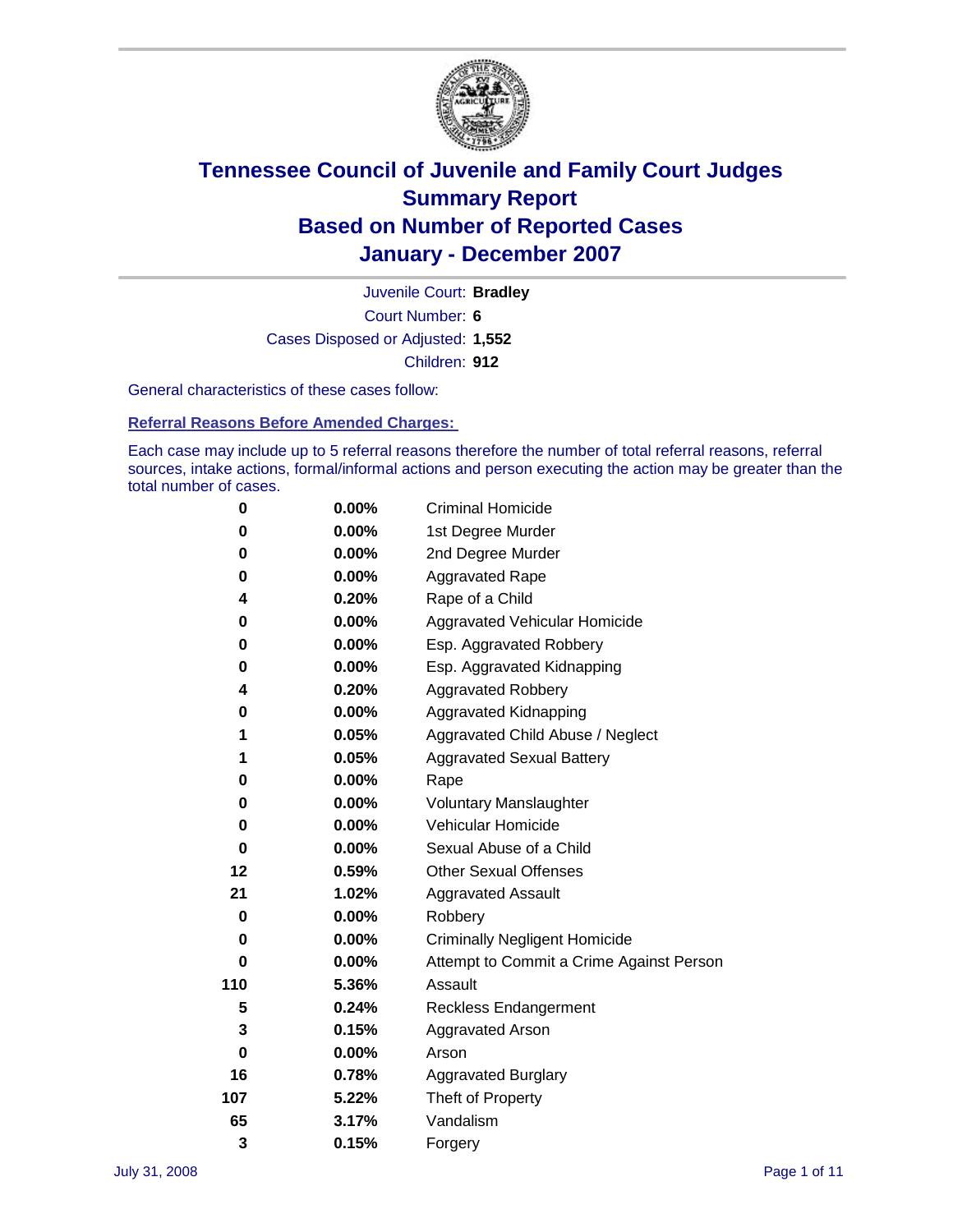

Court Number: **6** Juvenile Court: **Bradley** Cases Disposed or Adjusted: **1,552** Children: **912**

#### **Referral Reasons Before Amended Charges:**

Each case may include up to 5 referral reasons therefore the number of total referral reasons, referral sources, intake actions, formal/informal actions and person executing the action may be greater than the total number of cases.

| $\pmb{0}$   | 0.00%  | <b>Worthless Checks</b>                                     |
|-------------|--------|-------------------------------------------------------------|
| $\bf{0}$    | 0.00%  | Illegal Possession / Fraudulent Use of Credit / Debit Cards |
| 34          | 1.66%  | <b>Burglary</b>                                             |
| 18          | 0.88%  | Unauthorized Use of a Vehicle                               |
| $\pmb{0}$   | 0.00%  | <b>Cruelty to Animals</b>                                   |
| 1           | 0.05%  | Sale of Controlled Substances                               |
| $\mathbf 2$ | 0.10%  | <b>Other Drug Offenses</b>                                  |
| 56          | 2.73%  | <b>Possession of Controlled Substances</b>                  |
| 0           | 0.00%  | <b>Criminal Attempt</b>                                     |
| 0           | 0.00%  | Carrying Weapons on School Property                         |
| 8           | 0.39%  | Unlawful Carrying / Possession of a Weapon                  |
| 13          | 0.63%  | <b>Evading Arrest</b>                                       |
| 0           | 0.00%  | Escape                                                      |
| 1           | 0.05%  | Driving Under Influence (DUI)                               |
| 40          | 1.95%  | Possession / Consumption of Alcohol                         |
| 20          | 0.98%  | Resisting Stop, Frisk, Halt, Arrest or Search               |
| 3           | 0.15%  | <b>Aggravated Criminal Trespass</b>                         |
| 23          | 1.12%  | Harassment                                                  |
| 4           | 0.20%  | Failure to Appear                                           |
| 9           | 0.44%  | Filing a False Police Report                                |
| $\bf{0}$    | 0.00%  | Criminal Impersonation                                      |
| 185         | 9.02%  | <b>Disorderly Conduct</b>                                   |
| 10          | 0.49%  | <b>Criminal Trespass</b>                                    |
| 14          | 0.68%  | <b>Public Intoxication</b>                                  |
| $\bf{0}$    | 0.00%  | Gambling                                                    |
| 27          | 1.32%  | Traffic                                                     |
| 0           | 0.00%  | Local Ordinances                                            |
| 0           | 0.00%  | Violation of Wildlife Regulations                           |
| 0           | 0.00%  | Contempt of Court                                           |
| 214         | 10.43% | Violation of Probation                                      |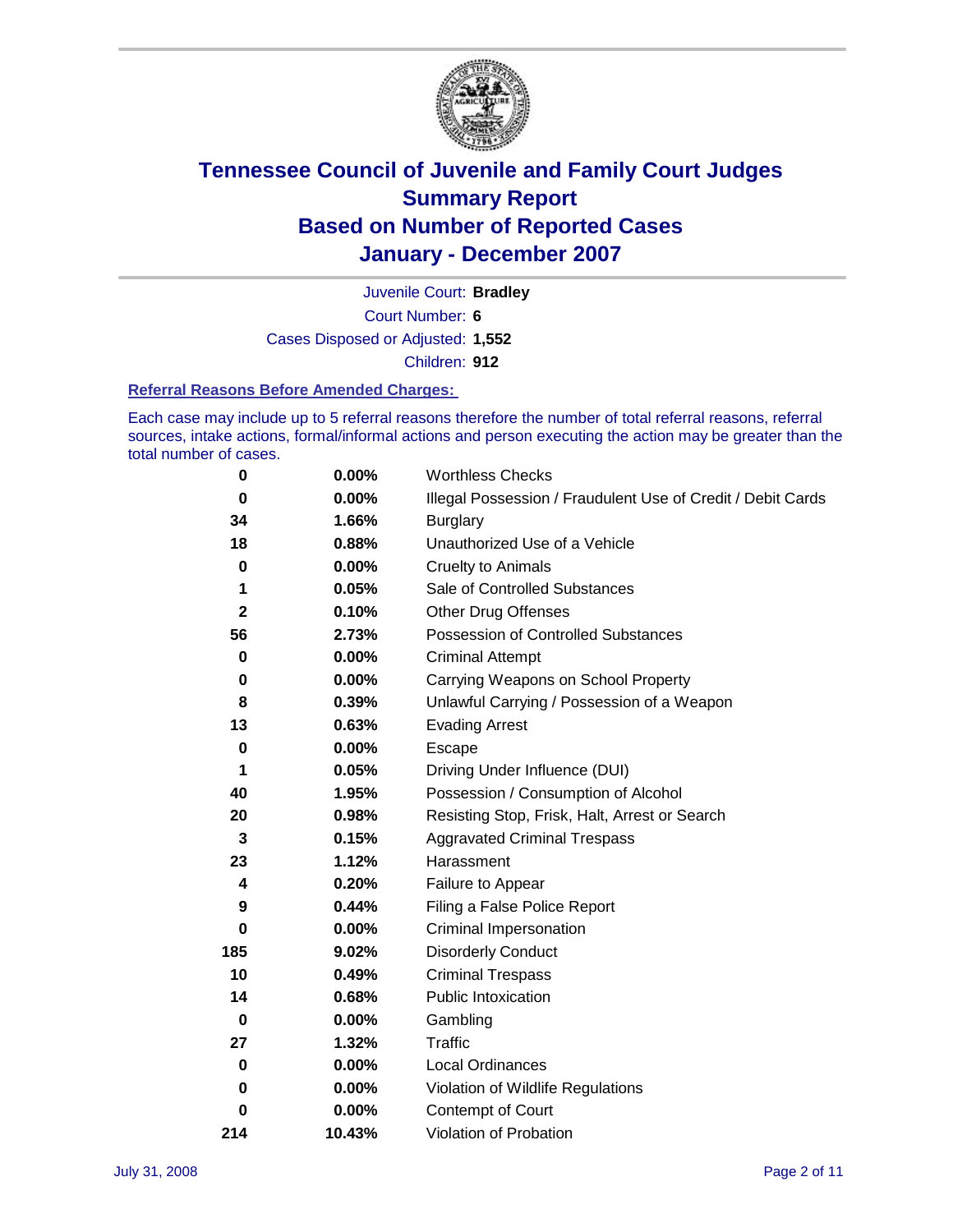

Court Number: **6** Juvenile Court: **Bradley** Cases Disposed or Adjusted: **1,552** Children: **912**

#### **Referral Reasons Before Amended Charges:**

Each case may include up to 5 referral reasons therefore the number of total referral reasons, referral sources, intake actions, formal/informal actions and person executing the action may be greater than the total number of cases.

| $\mathbf{2}$ | 0.10%   | <b>Violation of Aftercare</b>          |
|--------------|---------|----------------------------------------|
| 156          | 7.61%   | <b>Unruly Behavior</b>                 |
| 301          | 14.68%  | Truancy                                |
| 89           | 4.34%   | In-State Runaway                       |
| 0            | 0.00%   | Out-of-State Runaway                   |
| 167          | 8.14%   | Possession of Tobacco Products         |
| 60           | 2.93%   | Violation of a Valid Court Order       |
| 29           | 1.41%   | Violation of Curfew                    |
| $\bf{0}$     | 0.00%   | <b>Sexually Abused Child</b>           |
| 0            | 0.00%   | <b>Physically Abused Child</b>         |
| $\mathbf 2$  | 0.10%   | Dependency / Neglect                   |
| $\bf{0}$     | 0.00%   | <b>Termination of Parental Rights</b>  |
| 0            | 0.00%   | <b>Violation of Pretrial Diversion</b> |
| 7            | 0.34%   | Violation of Informal Adjustment       |
| 0            | 0.00%   | <b>Judicial Review</b>                 |
| $\bf{0}$     | 0.00%   | <b>Administrative Review</b>           |
| 0            | 0.00%   | <b>Foster Care Review</b>              |
| 0            | 0.00%   | Custody                                |
| 0            | 0.00%   | Visitation                             |
| $\bf{0}$     | 0.00%   | Paternity / Legitimation               |
| 0            | 0.00%   | <b>Child Support</b>                   |
| 0            | 0.00%   | <b>Request for Medical Treatment</b>   |
| $\bf{0}$     | 0.00%   | <b>Consent to Marry</b>                |
| 204          | 9.95%   | Other                                  |
| 2,051        | 100.00% | <b>Total Referrals</b>                 |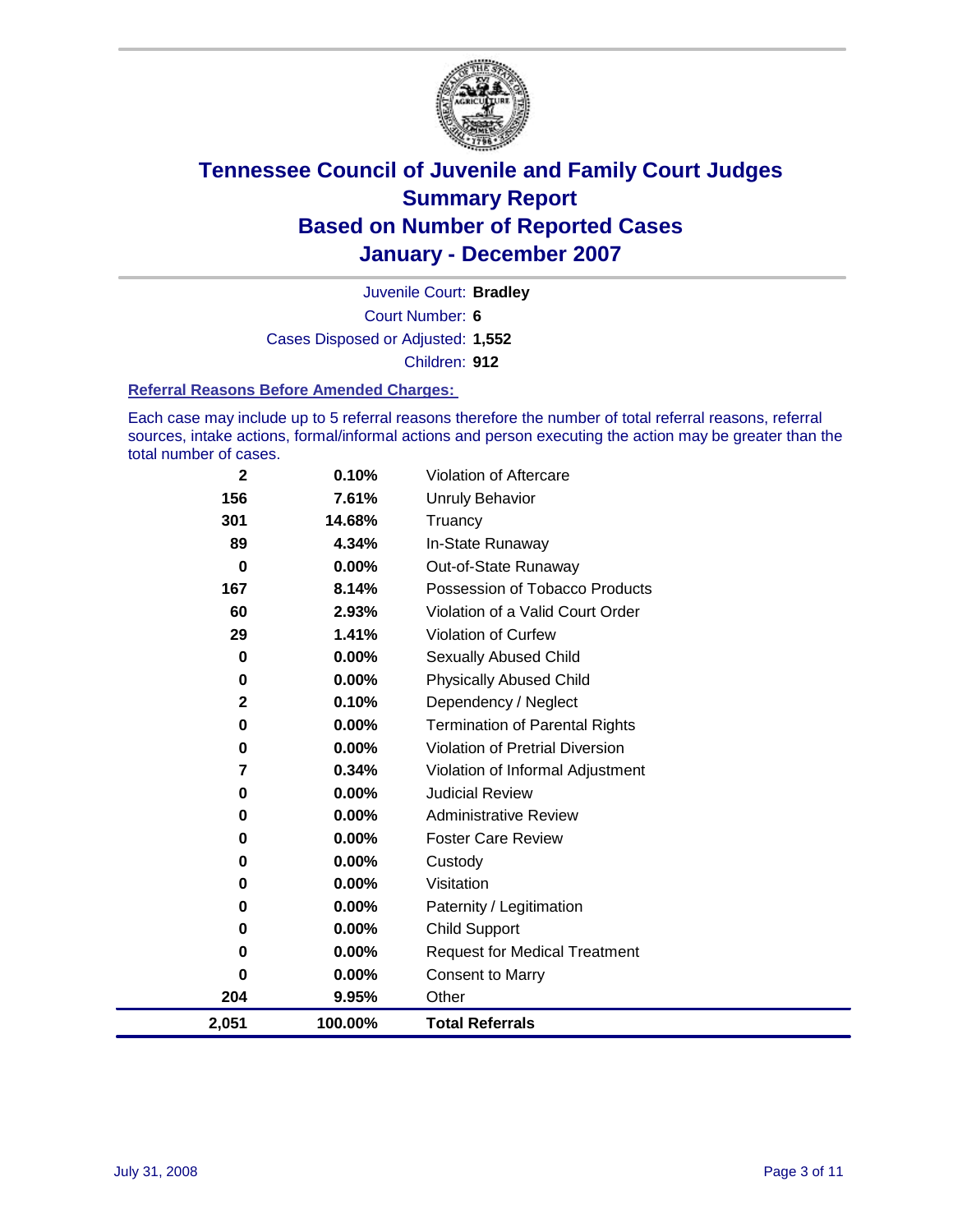

Court Number: **6** Juvenile Court: **Bradley** Cases Disposed or Adjusted: **1,552** Children: **912**

### **Referral Sources: 1**

| 182<br>$\mathbf 2$<br>0<br>64<br>1<br>$\bf{0}$<br>16<br>11 | 8.87%<br>0.10%<br>0.00%<br>3.12%<br>0.05%<br>0.00%<br>0.78%<br>0.54% | <b>Court Staff</b><br>Social Agency<br><b>Other Court</b><br>Victim<br>Child & Parent<br>Hospital<br>Unknown<br>Other |
|------------------------------------------------------------|----------------------------------------------------------------------|-----------------------------------------------------------------------------------------------------------------------|
|                                                            |                                                                      |                                                                                                                       |
|                                                            |                                                                      |                                                                                                                       |
|                                                            |                                                                      |                                                                                                                       |
|                                                            |                                                                      |                                                                                                                       |
|                                                            |                                                                      |                                                                                                                       |
|                                                            |                                                                      |                                                                                                                       |
|                                                            |                                                                      |                                                                                                                       |
|                                                            |                                                                      |                                                                                                                       |
| 0                                                          | 0.00%                                                                | <b>District Attorney's Office</b>                                                                                     |
| 0                                                          | 0.00%                                                                | <b>Other State Department</b>                                                                                         |
| 83                                                         | 4.05%                                                                | <b>DCS</b>                                                                                                            |
| 0                                                          | 0.00%                                                                | <b>CSA</b>                                                                                                            |
| 216                                                        | 10.53%                                                               | School                                                                                                                |
| $\mathbf 0$                                                | 0.00%                                                                | Self                                                                                                                  |
| 3                                                          | 0.15%                                                                | Relatives                                                                                                             |
| 69                                                         | 3.36%                                                                | Parents                                                                                                               |
| 1,404                                                      | 68.45%                                                               | Law Enforcement                                                                                                       |
|                                                            |                                                                      |                                                                                                                       |

### **Age of Child at Referral: 2**

| 912 | 100.00% | <b>Total Child Count</b> |  |
|-----|---------|--------------------------|--|
| 0   | 0.00%   | Unknown / Not Reported   |  |
| 1   | 0.11%   | Ages 19 and Over         |  |
| 189 | 20.72%  | Ages 17 through 18       |  |
| 411 | 45.07%  | Ages 15 through 16       |  |
| 223 | 24.45%  | Ages 13 through 14       |  |
| 60  | 6.58%   | Ages 11 through 12       |  |
| 28  | 3.07%   | Ages 10 and Under        |  |
|     |         |                          |  |

<sup>1</sup> If different than number of Referral Reasons (2051), verify accuracy of your court's data.

<sup>2</sup> One child could be counted in multiple categories, verify accuracy of your court's data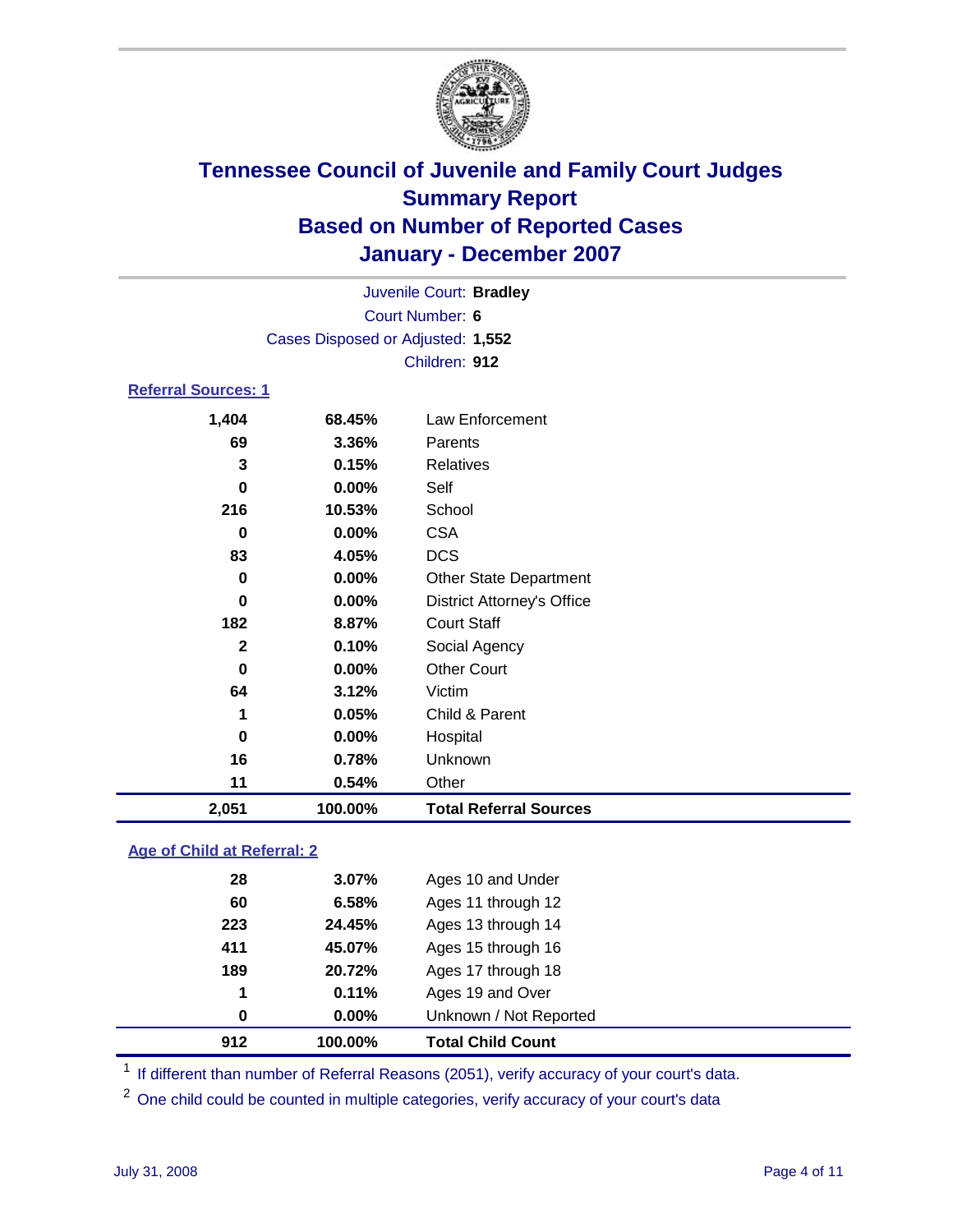

| Juvenile Court: Bradley                 |                                   |                          |  |  |
|-----------------------------------------|-----------------------------------|--------------------------|--|--|
| Court Number: 6                         |                                   |                          |  |  |
|                                         | Cases Disposed or Adjusted: 1,552 |                          |  |  |
|                                         |                                   | Children: 912            |  |  |
| Sex of Child: 1                         |                                   |                          |  |  |
| 587                                     | 64.36%                            | Male                     |  |  |
| 323                                     | 35.42%                            | Female                   |  |  |
| $\mathbf{2}$                            | 0.22%                             | Unknown                  |  |  |
| 912                                     | 100.00%                           | <b>Total Child Count</b> |  |  |
| Race of Child: 1                        |                                   |                          |  |  |
| 789                                     | 86.51%                            | White                    |  |  |
| 86                                      | 9.43%                             | African American         |  |  |
| 1                                       | 0.11%                             | Native American          |  |  |
| $\overline{2}$                          | 0.22%                             | Asian                    |  |  |
| 24                                      | 2.63%                             | Mixed                    |  |  |
| 10                                      | 1.10%                             | Unknown                  |  |  |
| 912                                     | 100.00%                           | <b>Total Child Count</b> |  |  |
| <b>Hispanic Origin: 1</b>               |                                   |                          |  |  |
| 8                                       | 0.88%                             | Yes                      |  |  |
| 904                                     | 99.12%                            | <b>No</b>                |  |  |
| $\mathbf 0$                             | 0.00%                             | Unknown                  |  |  |
| 912                                     | 100.00%                           | <b>Total Child Count</b> |  |  |
| <b>School Enrollment of Children: 1</b> |                                   |                          |  |  |
| 872                                     | 95.61%                            | Yes                      |  |  |
| 22                                      | 2.41%                             | No                       |  |  |
| 18                                      | 1.97%                             | Unknown                  |  |  |
| 912                                     | 100.00%                           | <b>Total Child Count</b> |  |  |

One child could be counted in multiple categories, verify accuracy of your court's data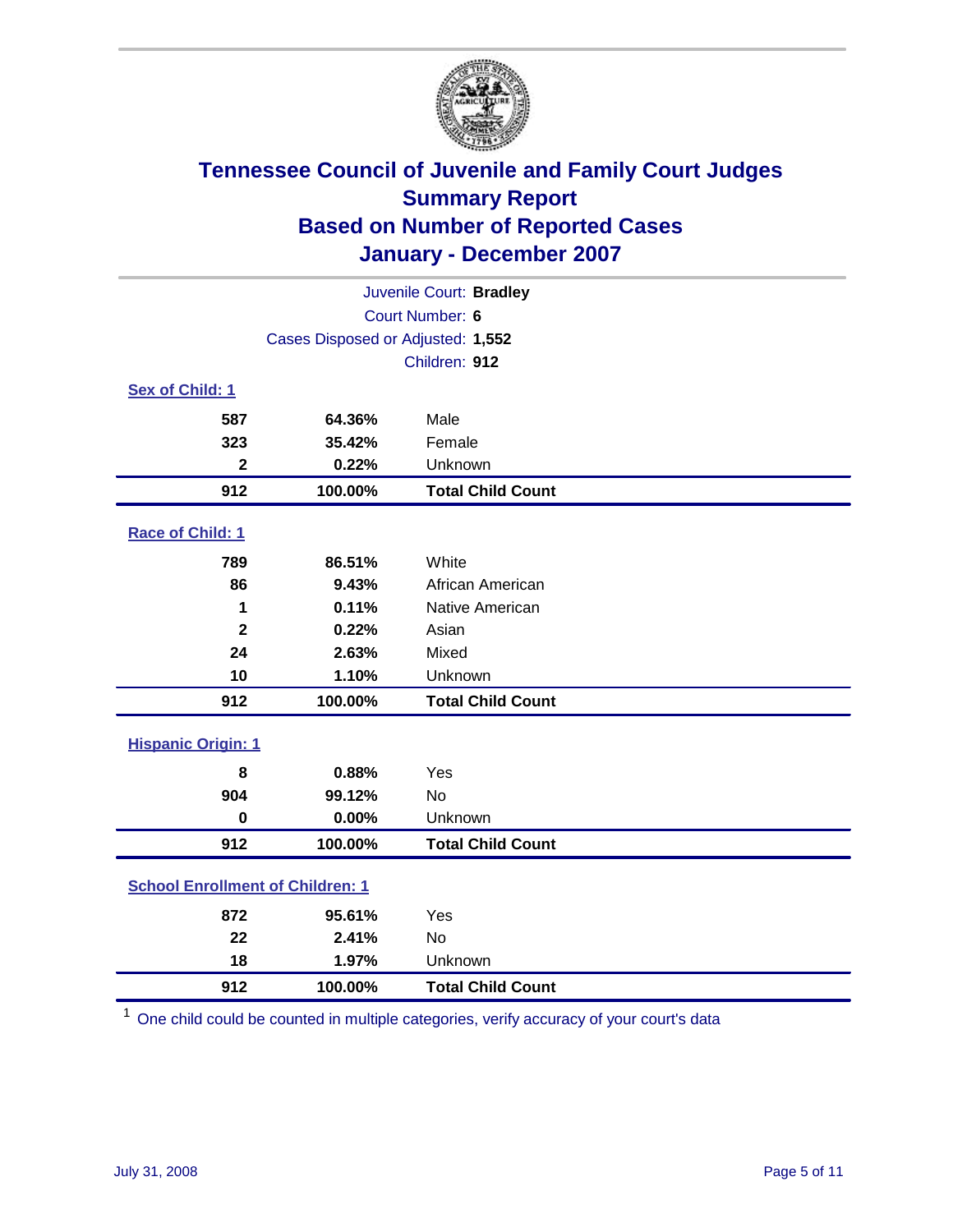

Court Number: **6** Juvenile Court: **Bradley** Cases Disposed or Adjusted: **1,552** Children: **912**

#### **Living Arrangement of Child at Time of Referral: 1**

| 912 | 100.00%  | <b>Total Child Count</b>     |
|-----|----------|------------------------------|
| 14  | 1.54%    | Other                        |
| 1   | 0.11%    | <b>Unknown</b>               |
| 0   | $0.00\%$ | Independent                  |
| 1   | 0.11%    | In an Institution            |
| 1   | 0.11%    | In a Residential Center      |
| 4   | 0.44%    | In a Group Home              |
| 31  | 3.40%    | With Foster Family           |
| 10  | 1.10%    | With Adoptive Parents        |
| 80  | 8.77%    | <b>With Relatives</b>        |
| 98  | 10.75%   | With Father                  |
| 423 | 46.38%   | With Mother                  |
| 58  | 6.36%    | With Mother and Stepfather   |
| 18  | 1.97%    | With Father and Stepmother   |
| 173 | 18.97%   | With Both Biological Parents |
|     |          |                              |

#### **Type of Detention: 2**

| 1,552 | 100.00%  | <b>Total Detention Count</b> |  |
|-------|----------|------------------------------|--|
| 0     | 0.00%    | Other                        |  |
| 0     | 0.00%    | Does Not Apply               |  |
| 1,505 | 96.97%   | <b>Unknown</b>               |  |
| 0     | 0.00%    | <b>Psychiatric Hospital</b>  |  |
| 0     | $0.00\%$ | Jail - No Separation         |  |
| 0     | $0.00\%$ | Jail - Partial Separation    |  |
| 0     | $0.00\%$ | Jail - Complete Separation   |  |
| 47    | 3.03%    | Juvenile Detention Facility  |  |
| 0     | $0.00\%$ | Non-Secure Placement         |  |
|       |          |                              |  |

<sup>1</sup> One child could be counted in multiple categories, verify accuracy of your court's data

<sup>2</sup> If different than number of Cases (1552) verify accuracy of your court's data.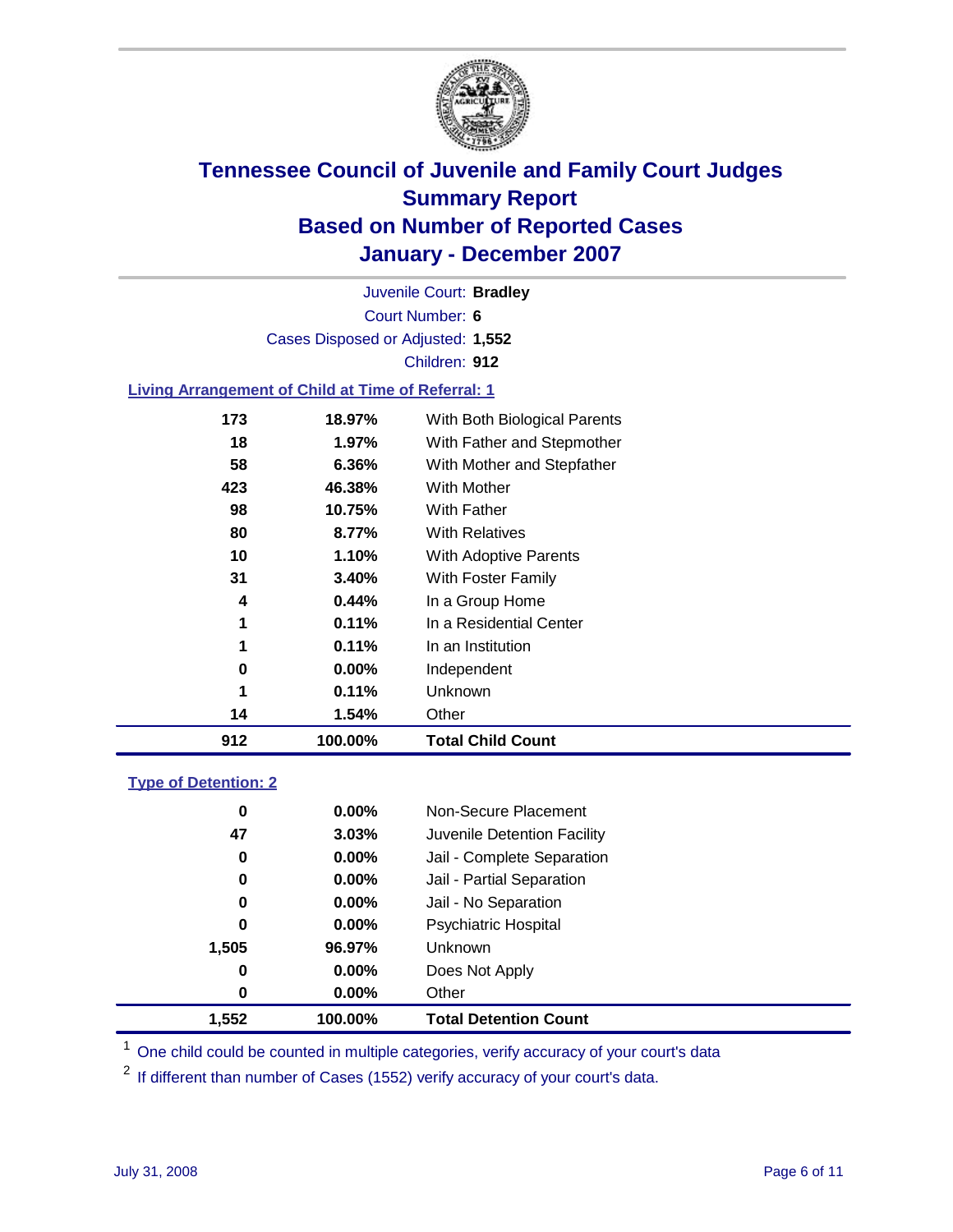

|                                                    | Juvenile Court: Bradley           |                                      |  |  |  |
|----------------------------------------------------|-----------------------------------|--------------------------------------|--|--|--|
| Court Number: 6                                    |                                   |                                      |  |  |  |
|                                                    | Cases Disposed or Adjusted: 1,552 |                                      |  |  |  |
|                                                    |                                   | Children: 912                        |  |  |  |
| <b>Placement After Secure Detention Hearing: 1</b> |                                   |                                      |  |  |  |
| 0                                                  | 0.00%                             | Returned to Prior Living Arrangement |  |  |  |
| 0                                                  | 0.00%                             | Juvenile Detention Facility          |  |  |  |
| 0                                                  | 0.00%                             | Jail                                 |  |  |  |
| 0                                                  | 0.00%                             | Shelter / Group Home                 |  |  |  |
| 0                                                  | 0.00%                             | <b>Foster Family Home</b>            |  |  |  |
| 0                                                  | 0.00%                             | Psychiatric Hospital                 |  |  |  |
| 1,552                                              | 100.00%                           | Unknown / Not Reported               |  |  |  |
| 0                                                  | 0.00%                             | Does Not Apply                       |  |  |  |
| $\mathbf 0$                                        | 0.00%                             | Other                                |  |  |  |
| 1,552                                              | 100.00%                           | <b>Total Placement Count</b>         |  |  |  |
|                                                    |                                   |                                      |  |  |  |
| <b>Intake Actions: 2</b>                           |                                   |                                      |  |  |  |
| 1,660                                              | 80.94%                            | <b>Petition Filed</b>                |  |  |  |
| 0                                                  | 0.00%                             | <b>Motion Filed</b>                  |  |  |  |
| 379                                                | 18.48%                            | <b>Citation Processed</b>            |  |  |  |
| 11                                                 | 0.54%                             | Notification of Paternity Processed  |  |  |  |
| 0                                                  | 0.00%                             | Scheduling of Judicial Review        |  |  |  |
| 0                                                  | 0.00%                             | Scheduling of Administrative Review  |  |  |  |
| 0                                                  | 0.00%                             | Scheduling of Foster Care Review     |  |  |  |
| 0                                                  | 0.00%                             | Unknown                              |  |  |  |
| 1                                                  | 0.05%                             | Does Not Apply                       |  |  |  |
| 0                                                  | 0.00%                             | Other                                |  |  |  |
| 2,051                                              | 100.00%                           | <b>Total Intake Count</b>            |  |  |  |

<sup>1</sup> If different than number of Cases (1552) verify accuracy of your court's data.

<sup>2</sup> If different than number of Referral Reasons (2051), verify accuracy of your court's data.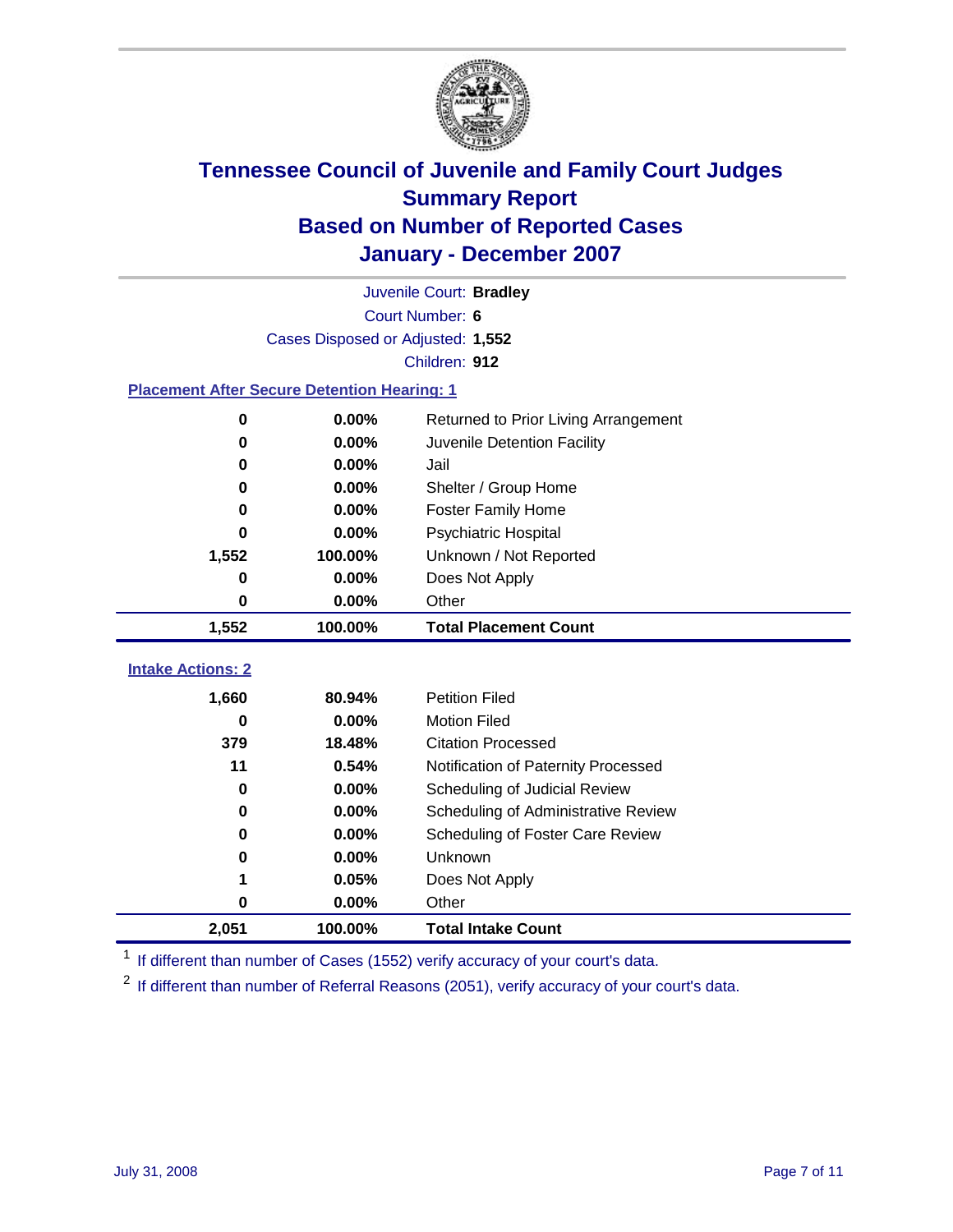

Court Number: **6** Juvenile Court: **Bradley** Cases Disposed or Adjusted: **1,552** Children: **912**

#### **Last Grade Completed by Child: 1**

| $\bf{0}$    | 0.00%   | Too Young for School     |
|-------------|---------|--------------------------|
| 0           | 0.00%   | Preschool                |
| 4           | 0.44%   | Kindergarten             |
| 8           | 0.88%   | 1st Grade                |
| 4           | 0.44%   | 2nd Grade                |
| 4           | 0.44%   | 3rd Grade                |
| 13          | 1.43%   | 4th Grade                |
| 11          | 1.21%   | 5th Grade                |
| 49          | 5.37%   | 6th Grade                |
| 65          | 7.13%   | 7th Grade                |
| 110         | 12.06%  | 8th Grade                |
| 248         | 27.19%  | 9th Grade                |
| 210         | 23.03%  | 10th Grade               |
| 144         | 15.79%  | 11th Grade               |
| 32          | 3.51%   | 12th Grade               |
| $\mathbf 0$ | 0.00%   | Non-Graded Special Ed    |
| 1           | 0.11%   | <b>GED</b>               |
|             | 0.11%   | Graduated                |
| 0           | 0.00%   | Never Attended School    |
| 8           | 0.88%   | Unknown                  |
| $\pmb{0}$   | 0.00%   | Other                    |
| 912         | 100.00% | <b>Total Child Count</b> |

### **Enrolled in Special Education: 1**

| 912 | 100.00%  | <b>Total Child Count</b> |  |
|-----|----------|--------------------------|--|
| 0   | $0.00\%$ | Unknown                  |  |
| 890 | 97.59%   | No                       |  |
| 22  | 2.41%    | Yes                      |  |
|     |          |                          |  |

One child could be counted in multiple categories, verify accuracy of your court's data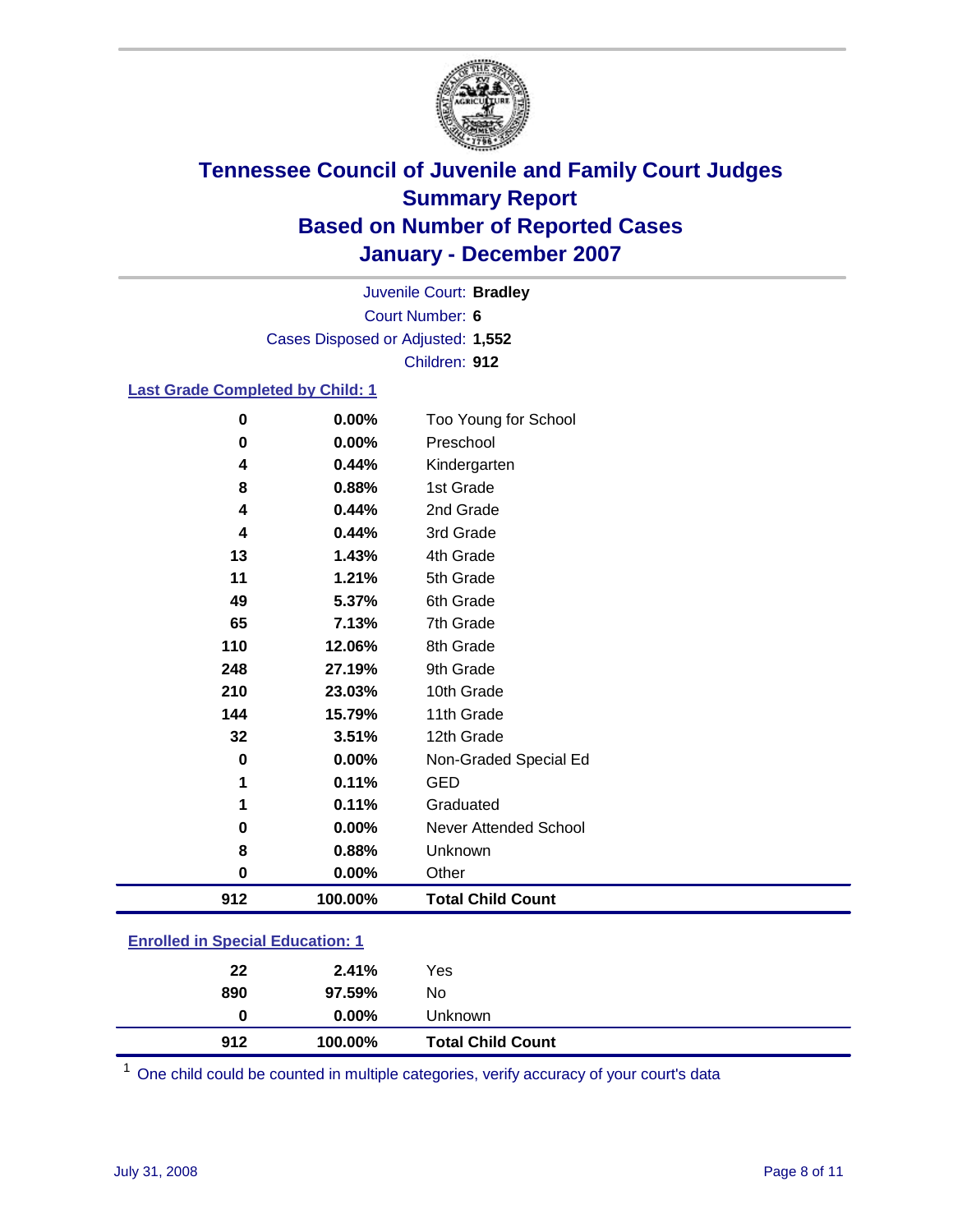

| Juvenile Court: Bradley |                                   |                           |  |  |  |
|-------------------------|-----------------------------------|---------------------------|--|--|--|
|                         | Court Number: 6                   |                           |  |  |  |
|                         | Cases Disposed or Adjusted: 1,552 |                           |  |  |  |
|                         |                                   | Children: 912             |  |  |  |
|                         | <b>Action Executed By: 1</b>      |                           |  |  |  |
| 2,046                   | 99.76%                            | Judge                     |  |  |  |
| 4                       | 0.20%                             | Referee                   |  |  |  |
| 1                       | 0.05%                             | <b>YSO</b>                |  |  |  |
| 0                       | 0.00%                             | Other                     |  |  |  |
| 0                       | $0.00\%$                          | Unknown / Not Reported    |  |  |  |
| 2,051                   | 100.00%                           | <b>Total Action Count</b> |  |  |  |

### **Formal / Informal Actions: 1**

| 226   | 11.02%   | Dismissed                                        |
|-------|----------|--------------------------------------------------|
| 11    | 0.54%    | Retired / Nolle Prosequi                         |
| 975   | 47.54%   | <b>Complaint Substantiated Delinquent</b>        |
| 0     | $0.00\%$ | <b>Complaint Substantiated Status Offender</b>   |
| 37    | 1.80%    | <b>Complaint Substantiated Dependent/Neglect</b> |
| 0     | $0.00\%$ | <b>Complaint Substantiated Abused</b>            |
| 0     | $0.00\%$ | <b>Complaint Substantiated Mentally III</b>      |
| 483   | 23.55%   | Informal Adjustment                              |
| 121   | 5.90%    | <b>Pretrial Diversion</b>                        |
| 4     | 0.20%    | <b>Transfer to Adult Court Hearing</b>           |
| 1     | 0.05%    | Charges Cleared by Transfer to Adult Court       |
| 0     | 0.00%    | Special Proceeding                               |
| 0     | $0.00\%$ | <b>Review Concluded</b>                          |
| 17    | 0.83%    | Case Held Open                                   |
| 176   | 8.58%    | Other                                            |
| 0     | 0.00%    | Unknown / Not Reported                           |
| 2,051 | 100.00%  | <b>Total Action Count</b>                        |

<sup>1</sup> If different than number of Referral Reasons (2051), verify accuracy of your court's data.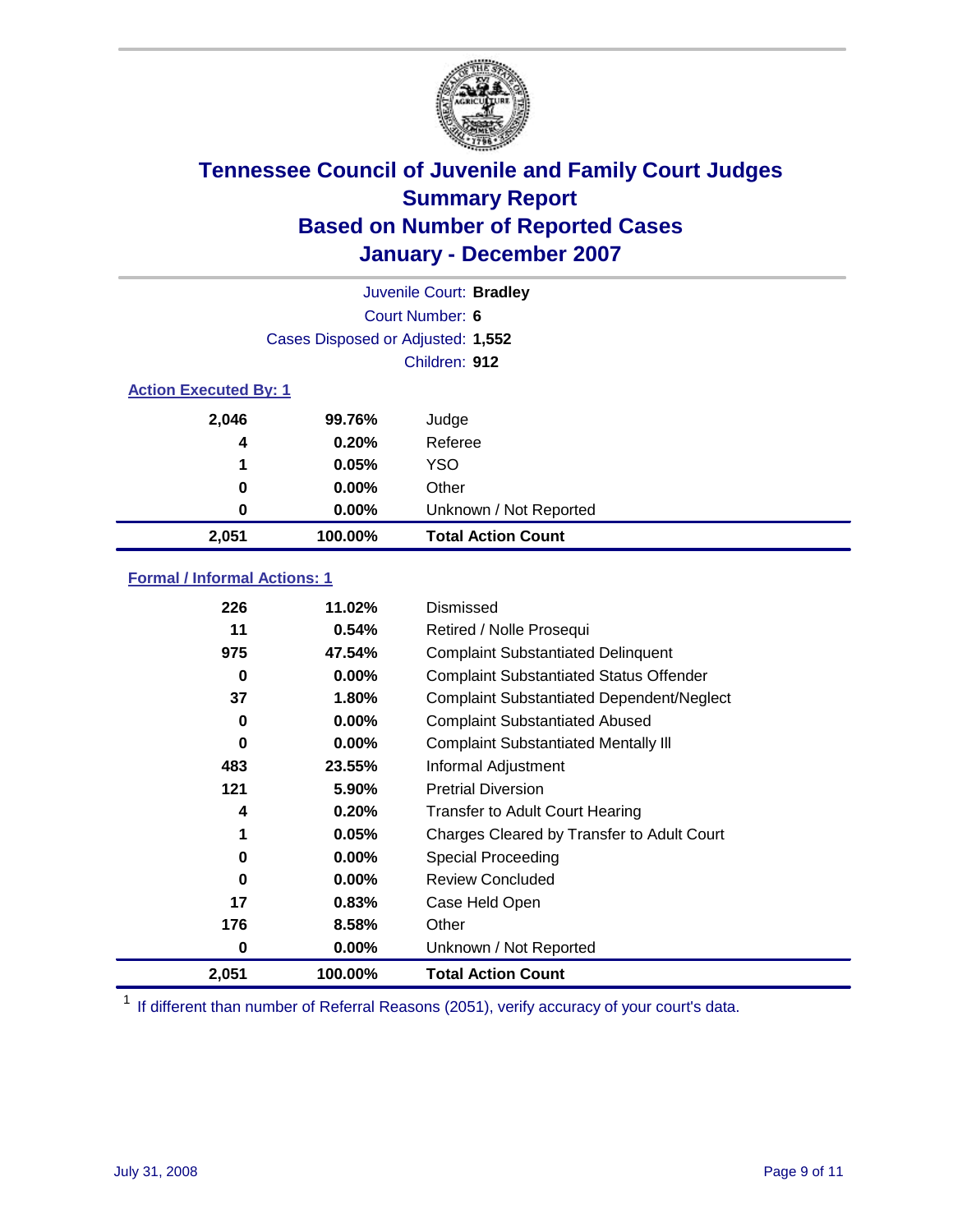

|                       |                                   | Juvenile Court: Bradley                               |
|-----------------------|-----------------------------------|-------------------------------------------------------|
|                       |                                   | <b>Court Number: 6</b>                                |
|                       | Cases Disposed or Adjusted: 1,552 |                                                       |
|                       |                                   | Children: 912                                         |
| <b>Case Outcomes:</b> |                                   | There can be multiple outcomes for one child or case. |
| 172                   | 7.01%                             | <b>Case Dismissed</b>                                 |
| 11                    | 0.45%                             | Case Retired or Nolle Prosequi                        |
| 132                   | 5.38%                             | Warned / Counseled                                    |
| 1                     | 0.04%                             | <b>Held Open For Review</b>                           |
| 259                   | 10.55%                            | Supervision / Probation to Juvenile Court             |
| 0                     | 0.00%                             | <b>Probation to Parents</b>                           |
| 0                     | 0.00%                             | Referral to Another Entity for Supervision / Service  |
| 7                     | 0.29%                             | Referred for Mental Health Counseling                 |
| 116                   | 4.73%                             | Referred for Alcohol and Drug Counseling              |
| 6                     | 0.24%                             | <b>Referred to Alternative School</b>                 |
| 0                     | 0.00%                             | Referred to Private Child Agency                      |
| 2                     | 0.08%                             | Referred to Defensive Driving School                  |
| 0                     | 0.00%                             | Referred to Alcohol Safety School                     |
| 21                    | 0.86%                             | Referred to Juvenile Court Education-Based Program    |
| 1                     | 0.04%                             | Driver's License Held Informally                      |
| 0                     | 0.00%                             | <b>Voluntary Placement with DMHMR</b>                 |
| 0                     | 0.00%                             | <b>Private Mental Health Placement</b>                |
| 0                     | 0.00%                             | Private MR Placement                                  |
| 0                     | 0.00%                             | Placement with City/County Agency/Facility            |
| 0                     | 0.00%                             | Placement with Relative / Other Individual            |
| 24                    | 0.98%                             | Fine                                                  |
| 601                   | 24.48%                            | <b>Public Service</b>                                 |
| 59                    | 2.40%                             | Restitution                                           |
| 0                     | 0.00%                             | <b>Runaway Returned</b>                               |
| 240                   | 9.78%                             | No Contact Order                                      |
| 0                     | 0.00%                             | Injunction Other than No Contact Order                |
| 0                     | 0.00%                             | <b>House Arrest</b>                                   |
| 128                   | 5.21%                             | <b>Court Defined Curfew</b>                           |
| 0                     | 0.00%                             | Dismissed from Informal Adjustment                    |
| 0                     | 0.00%                             | <b>Dismissed from Pretrial Diversion</b>              |
| 0                     | 0.00%                             | <b>Released from Probation</b>                        |
| 4                     | 0.16%                             | <b>Transferred to Adult Court</b>                     |
| 0                     | $0.00\%$                          | <b>DMHMR Involuntary Commitment</b>                   |